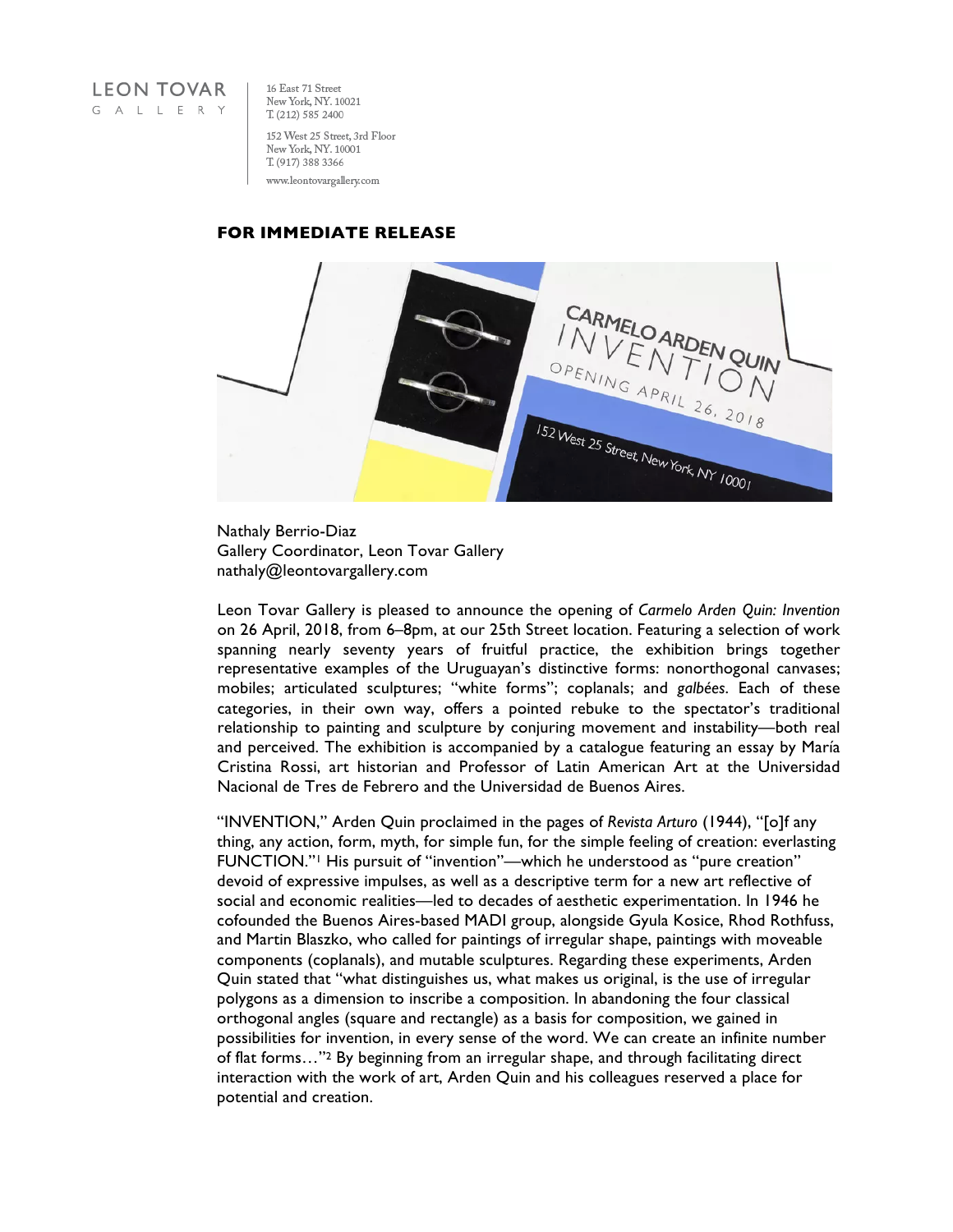## **LEON TOVAR** GALLERY

16 East 71 Street New York, NY. 10021 T. (212) 585 2400 152 West 25 Street, 3rd Floor New York, NY. 10001 T. (917) 388 3366 www.leontovargallery.com

The work on view includes historical examples of Arden Quin's practice executed either side of his 1948 move to Paris, including the 1938 canvas *Cubista*, created well before the development of the artist's now-recognizable formal language. After relocating to the French capital, Arden Quin continued promoting MADI aesthetics and met the artists Michel Seuphor, Francis Picabia, and Georges Vantongerloo. The latter was an important touchstone in the development of Arden Quin's "white forms," which retain the MADI emphasis on irregularly shaped planes and movable components, but are carried out in a restrained, polished monochrome. The show also features a large selection of the artist's collages of the '50s, and several *galbées*, to which Arden Quin returned in the '70s—their rolling surfaces, undulating smoothly from concave to convex, covered by dense patterns. The exhibition concludes with the artist's later work dating from the '90s until after the turn of the century, incorporating plastic and metal, but still indebted to the irregular polygon, the mobile, and the ludic.



 *Roâ*, 1950 Lacquer on sanded wood 12.01 x 15.35 in.  $(30.5 \times 39 \text{ cm})$ 

**CARMELO ARDEN QUIN** [1913–2010] was born in Rivera, Uruguay. After attending a 1935 lecture in Montevideo delivered by Joaquin Torres-Garcia, Arden Quin began meeting regularly with the older artist—an association that was foundational to his trajectory. In 1944, Arden Quin produced the first and only issue of *Revista Arturo*, where he published the essay "Invención." His collaborators included Gyula Kosice, Edgar Bayley, Rhod Rothfuss, Vicente Huidobro, and Torres-Garcia. After the splintering of the Arturo artists, Arden Quin, alongside Kosice, Rothfuss, and Martin Blaszko, formed the MADI group in 1946. The group issued its manifesto and exhibited before separating into two factions (Arden Quin and Blaszko; Kosice and Rothfuss). Arden Quin moved to France in 1948 where he exhibited in numerous iterations of the Salon des Realités Nouvelles, and showed in the 1951 *Espace-Lumière* exhibition at Galérie Suzanne Michel, alongside Jack Youngerman, Ellsworth Kelly, Alejandro Otero, and Jesús Rafael Soto. His work has been featured in numerous exhibitions worldwide, including *La Escuela del Sur: El Taller Torres García y su legad* (Museo Nacional Centro de Arte Reina Sofía, Madrid); *Artistas latinoamericanos del siglo XX* (Estacion Plaza de Armas, Seville; Centre Pompidou, Paris; Josef-Haubrich-Kunsthalle, Cologne; Museum of Modern Art, New York); *Arte Madi* (Museo Nacional Centro de Arte Reina Sofia, Madrid); *Abstract Art from the Rio de La Plata* (The Americas Society, New York); and *The Geometry of Hope* (Blanton Museum of Art, Austin, TX; Grey Art Gallery, New York University).